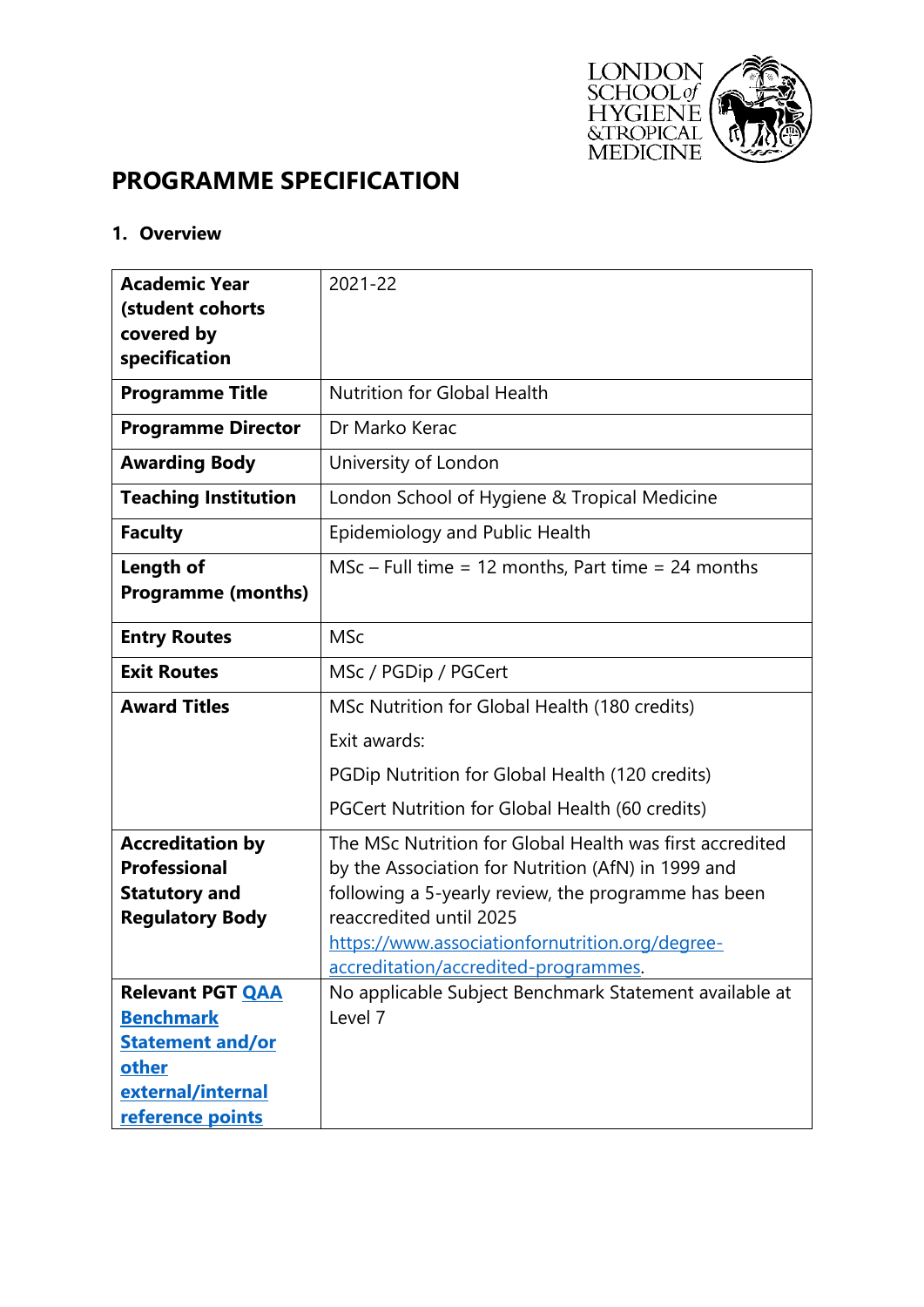| <b>Level of programme</b><br>within the<br><b>Framework for</b><br><b>Higher Education</b><br><b>Qualifications (FHEQ)</b> | Masters (MSc) Level 7                                                                                                                                                                                                                                                                                                                                                                                                                                                                                                                                                                                    |
|----------------------------------------------------------------------------------------------------------------------------|----------------------------------------------------------------------------------------------------------------------------------------------------------------------------------------------------------------------------------------------------------------------------------------------------------------------------------------------------------------------------------------------------------------------------------------------------------------------------------------------------------------------------------------------------------------------------------------------------------|
| <b>Total Credits</b>                                                                                                       | <b>CATS: 180</b>                                                                                                                                                                                                                                                                                                                                                                                                                                                                                                                                                                                         |
|                                                                                                                            | <b>ECTS: 90</b>                                                                                                                                                                                                                                                                                                                                                                                                                                                                                                                                                                                          |
| <b>HECoS</b>                                                                                                               | 100247; 100473; 100962                                                                                                                                                                                                                                                                                                                                                                                                                                                                                                                                                                                   |
| <b>Mode of Delivery</b>                                                                                                    | Our ambition is to open our London campus for as much<br>activity as possible but are mindful that the outbreak of<br>COVID-19 is unprecedented and has the potential to<br>influence the delivery of education around the world for<br>some time to come. We will monitor the pandemic and<br>associated Government restrictions carefully and adjust<br>our plans accordingly.                                                                                                                                                                                                                         |
|                                                                                                                            | As part of our response to the ongoing pandemic LSHTM<br>developed a flexible learning model allowing a switch<br>between face-to-face and digital delivery as<br>circumstances dictate.                                                                                                                                                                                                                                                                                                                                                                                                                 |
| <b>Mode and Period of</b><br><b>Study</b>                                                                                  | Full time (12 months) or part time/split time (max 24<br>months)                                                                                                                                                                                                                                                                                                                                                                                                                                                                                                                                         |
| <b>Cohort Entry Points</b>                                                                                                 | Annually in September                                                                                                                                                                                                                                                                                                                                                                                                                                                                                                                                                                                    |
| <b>Language of Study</b>                                                                                                   | English                                                                                                                                                                                                                                                                                                                                                                                                                                                                                                                                                                                                  |
| <b>Re-sit Policy</b>                                                                                                       | https://www.lshtm.ac.uk/sites/default/files/academic-<br>manual-chapter-08a.pdf                                                                                                                                                                                                                                                                                                                                                                                                                                                                                                                          |
| <b>Extenuating</b><br><b>Circumstances Policy</b>                                                                          | https://www.lshtm.ac.uk/sites/default/files/academic-<br>manual-chapter-07.pdf                                                                                                                                                                                                                                                                                                                                                                                                                                                                                                                           |
| Programme<br><b>Description</b>                                                                                            | The programme provides training in public health<br>nutrition in a global setting. An integrated programme<br>covers epidemiological, dietary, public health, social and<br>biological aspects of nutritional science. Specialist topics<br>include: maternal and child nutrition; nutrition in<br>emergencies; nutrition programme planning, evaluation<br>and monitoring; nutrition-related chronic disease. The<br>main programme focus is on nutritional problems in low<br>and middle-income countries - although skills and<br>learning outcomes are widely applicable to populations<br>globally. |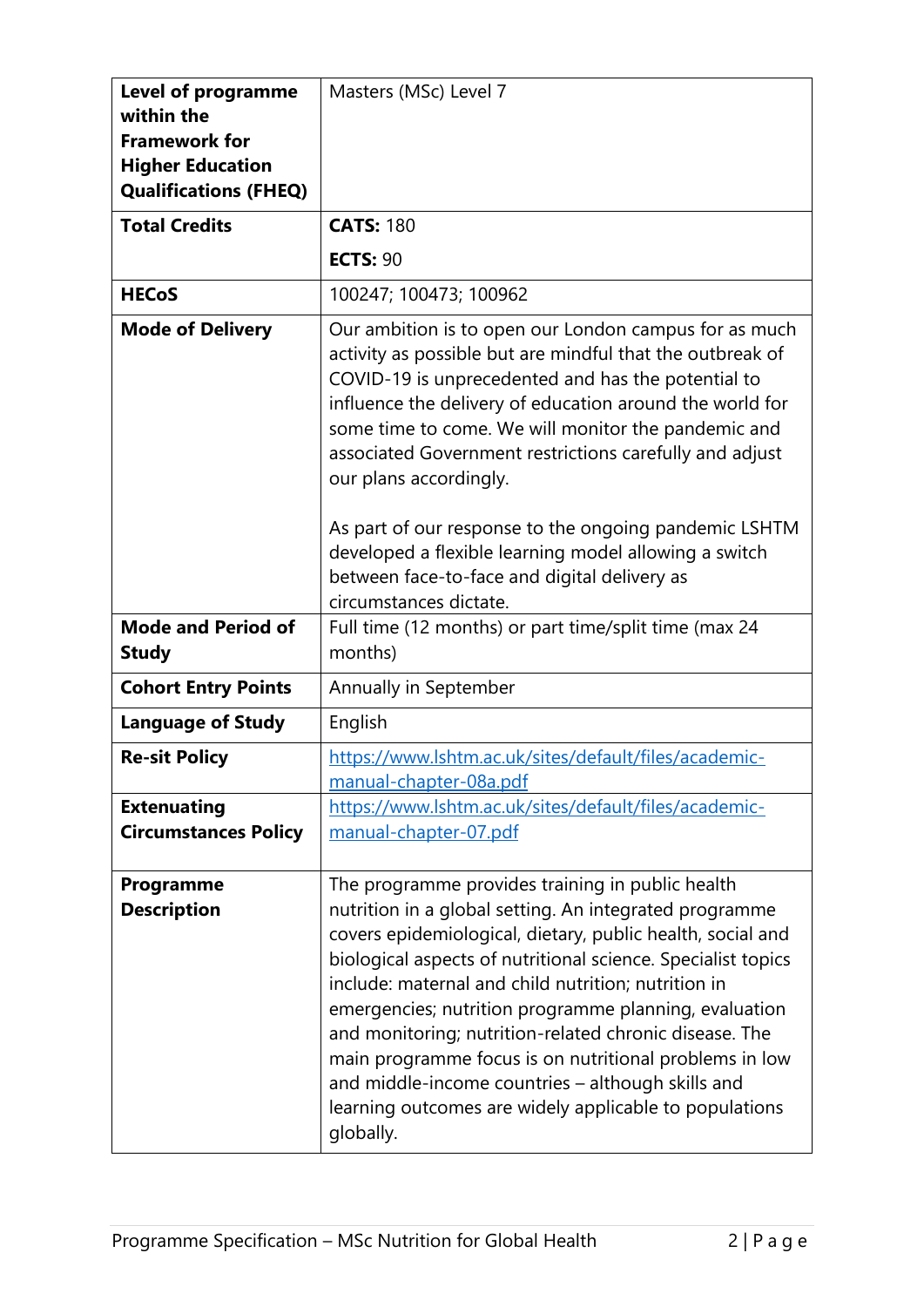| <b>Date of Introduction</b><br>of Programme<br>(month/year)                            | The Department of Human Nutrition at LSHTM was<br>founded in 1945 and postgraduate teaching initially<br>began as a Diploma in Human Nutrition. This developed<br>into a full MSc in the 1970s. Over time, the MSc in<br>"Human Nutrition" broadened and evolved into an MSc<br>in "Public Health Nutrition". Reflecting increasing global<br>focus, the MSc was renamed "Nutrition for Global Health"<br>in Sept 2012. |
|----------------------------------------------------------------------------------------|-------------------------------------------------------------------------------------------------------------------------------------------------------------------------------------------------------------------------------------------------------------------------------------------------------------------------------------------------------------------------------------------------------------------------|
| Date of production /<br>revision of this<br>programme<br>specification<br>(month/year) | November 2020                                                                                                                                                                                                                                                                                                                                                                                                           |

# **2. Programme Aims & Learning Outcomes**

#### **Educational aims of the programme**

The aim of the MSc – consistent with LSHTM's mission to improve health worldwide – is to provide comprehensive training in nutrition for global health.

Students can specialise in a number of topics and in a range of contexts. An integrated programme covers epidemiological, dietary, public health, social and biological aspects of nutritional science. Specialist topics include maternal and child nutrition, nutrition in emergencies, nutrition programme planning, evaluation and monitoring, nutrition-related chronic disease.

The main programme focus is on nutritional problems in low and middle-income countries (LMIC) although skills and learning outcomes are widely applicable to all populations globally.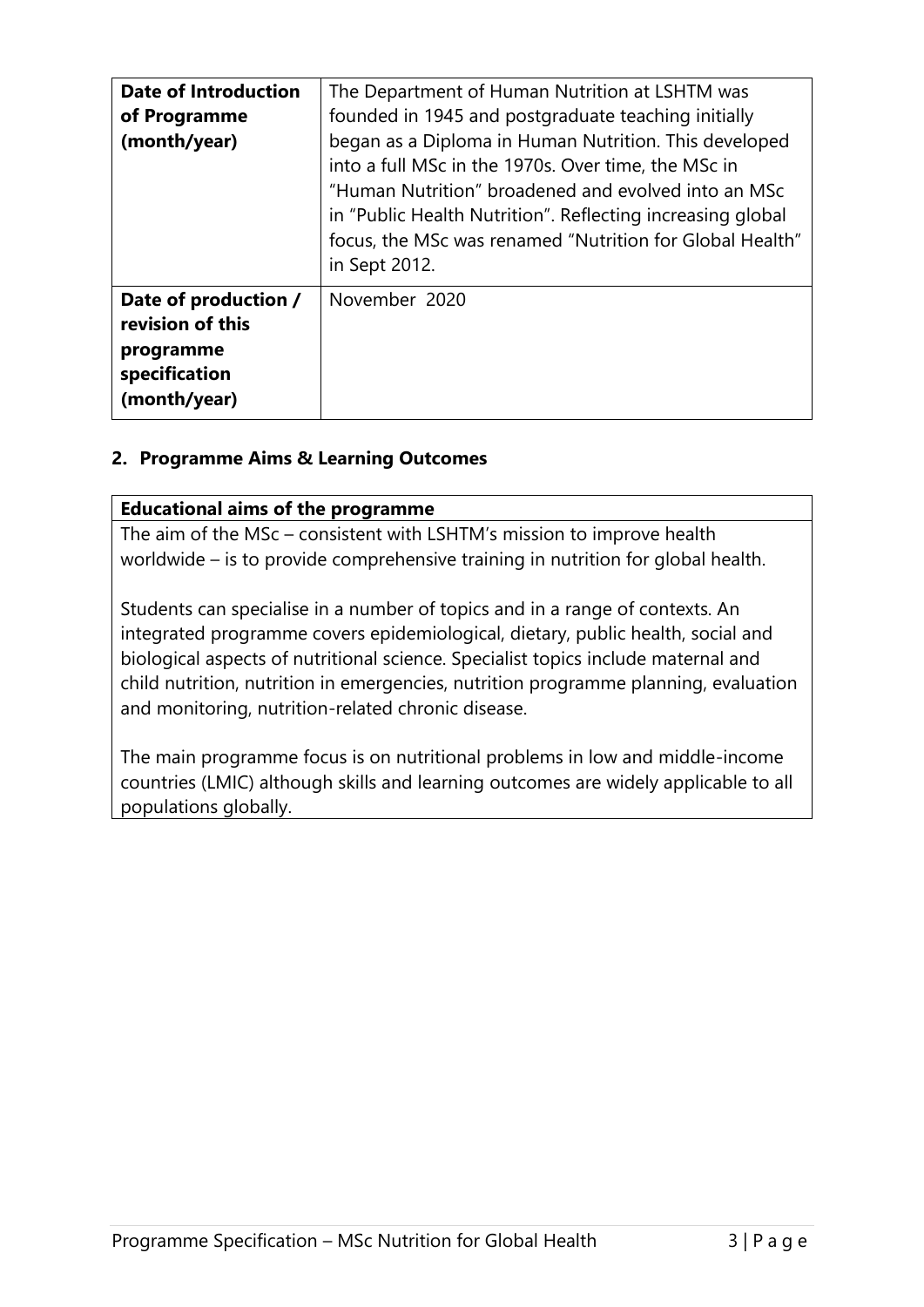# **Programme Learning Outcomes**

By the end of the programme, students will be expected to achieve the following learning outcomes – drawing on material taught across different elements and assessed in a variety of ways.

- i) demonstrate an advanced knowledge of public health nutrition at biological, social & policy levels.
- ii) assess critically, select and apply a range of appropriate research skills and techniques, including: anthropometry, dietary analysis, statistics, epidemiology, qualitative methods, research, computing & information retrieval.
- iii) interpret and synthesise different types of data used to analyse and assess nutritional problems at population and population sub-group levels
- iv) evaluate critically the findings of scientific studies on public health nutrition.
- v) disseminate and present research findings in a range of formats and contexts
- vi) identify and formulate appropriate responses and intervention strategies to address nutritional issues, taking into account the public health and social policy contexts
- vii) apply knowledge of effective teamwork and communication skills to solve problems and achieve goals

# **Teaching and Learning Strategy**

The programme is taught, through a variety of teaching methods including: lectures, small group seminars, practical, and group-work with peers. All elements of the programme have specific learning objectives, with content designed to help students achieve these outcomes. Students are expected to learn through both directed and self-directed study.

# **Assessment Strategy**

The programme is assessed through individual module assessments (which may include essays, other written coursework, short written exams, practical exams, group-work, presentations or other methods), formal summer exams, and a project report. Such tasks are designed to assess, via the most appropriate method, whether learning objectives have been met.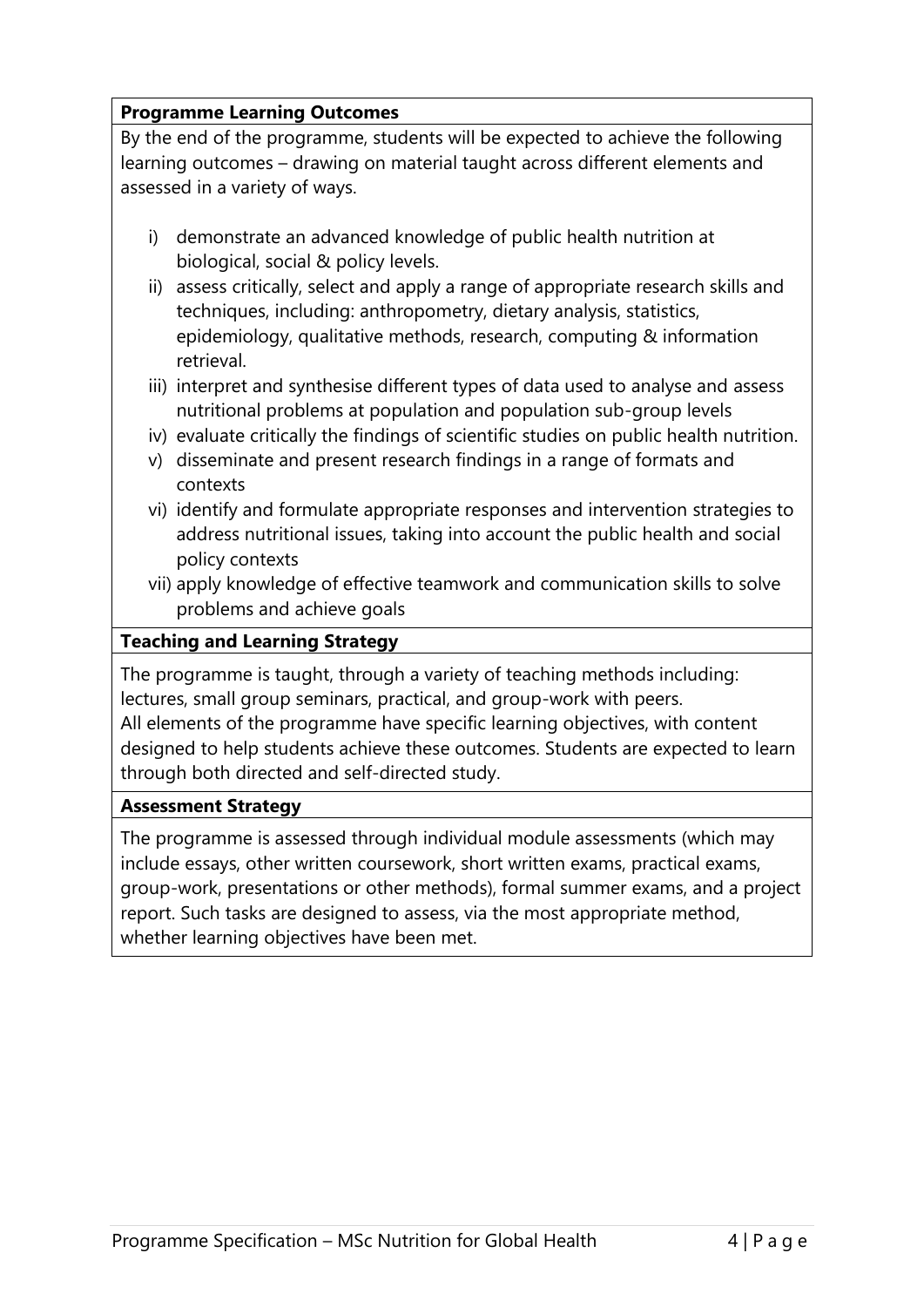### **3. Programme Structure and features, modules, credit assignment and award requirements:**

| <b>Full-time Masters</b>   | Term 1 | Term 2 | Term 3 | Total Credits |  |
|----------------------------|--------|--------|--------|---------------|--|
| <b>Compulsory Modules</b>  |        |        |        | 90            |  |
| <b>Recommended Modules</b> |        |        | *      | 30            |  |
| Projects                   |        |        |        | 45            |  |

**\*Note:** additionally, one 15-credit module to be selected from peripheral options

Module information is correct at the time of publication, but minor amendments may be made subject to approval as detailed in Chapter 3 of the LSHTM Academic [Manual.](https://www.lshtm.ac.uk/sites/default/files/academic-manual-chapter-03.pdf) Optional (i.e. recommended non-compulsory) modules listed are indicative and may change from year to year. [https://www.lshtm.ac.uk/study/courses/changes](https://www.lshtm.ac.uk/study/courses/changes-courses)[courses](https://www.lshtm.ac.uk/study/courses/changes-courses)

| <b>Term</b>    | <b>Slot</b>    | <b>Module</b><br>Code | <b>Module Title</b>                                    | <b>Module Type</b><br>(compulsory or<br>recommended) | <b>Credits</b><br>(CATS) |
|----------------|----------------|-----------------------|--------------------------------------------------------|------------------------------------------------------|--------------------------|
| 1              | AB1            | 2055                  | <b>Fundamental Public Health</b><br><b>Nutrition</b>   | Compulsory                                           | 35                       |
|                | AB1            | 2001                  | <b>Basic Epidemiology</b>                              | Compulsory                                           | 10                       |
|                | AB1            | 2021                  | <b>Statistics for EPH</b>                              | Compulsory                                           | 15                       |
| 2              | C <sub>1</sub> | 2440                  | Maternal & Child Nutrition                             | Compulsory                                           | 15                       |
| 2              | C <sub>2</sub> | 2417                  | Design & Analysis of<br><b>Epidemiological Studies</b> | Recommended                                          | 15                       |
| $\overline{2}$ | D <sub>2</sub> | 2442                  | <b>Nutrition Related Chronic</b><br><b>Diseases</b>    | Compulsory                                           | 15                       |
| 2              | D <sub>1</sub> | 2451                  | Nutrition in Emergencies                               | Recommended                                          | 15                       |

# **Contact Time**

Student contact time refers to the tutor-mediated time allocated to teaching, provision of guidance and feedback to students. This time includes activities that take place in face-to-face contexts such as on-campus lectures, seminars, demonstrations, tutorials, supervised laboratory workshops, practical classes, project supervision and external fieldwork or visits, as well as where tutors are available for one-to-one discussions and interaction by email. Student contact time also includes tutor-mediated activities that take place in online environments, which may be synchronous (using real-time digital tools such as Zoom or Blackboard Collaborate Ultra) or asynchronous (using digital tools such as tutor-moderated discussion forums or blogs often delivered through the School's virtual learning environment,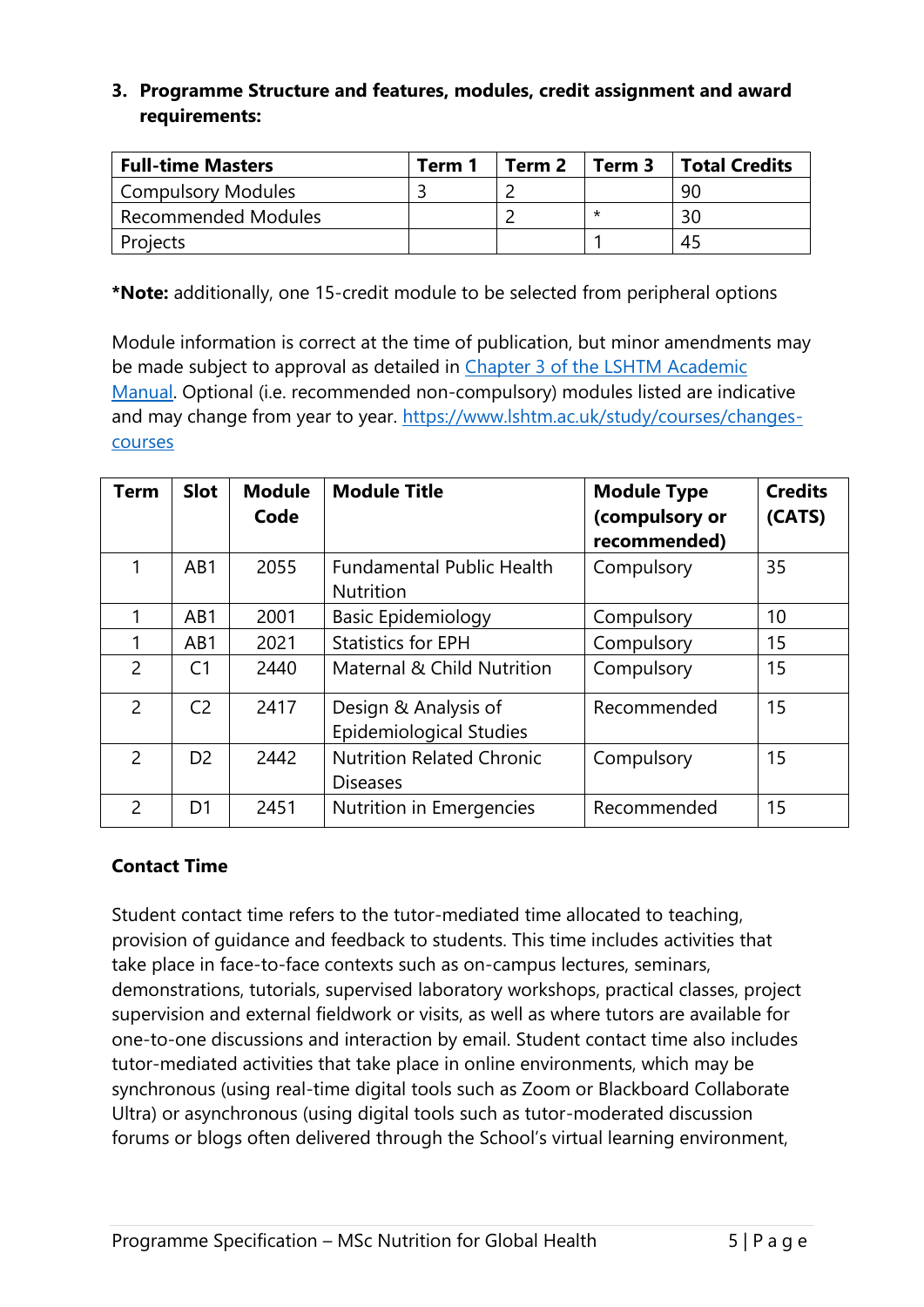Moodle). Module contact time will be defined in the individual module specifications and provided to students at the start of their programme.

This definition is based on the one provided by the [Quality Assurance Agency for](https://www.qaa.ac.uk/docs/qaa/quality-code/contact-hours-guidance.pdf)  [Higher Education \(QAA\) Explaining contact hours \(2011\)](https://www.qaa.ac.uk/docs/qaa/quality-code/contact-hours-guidance.pdf) guidance document, page 4 [available here.](https://www.qaa.ac.uk/docs/qaa/quality-code/contact-hours-guidance.pdf) Student contact time, together with time allocated for independent study and assessment, determines the total student study hours for a module or programme. Although there are separate hours allocated for each of these activities, they should always be clearly linked together to support effective learning. The London School of Hygiene and Tropical Medicine (LSHTM) defines high quality contact time as structured, focused, purposeful and interactive.

### **4. Entry Requirements**

### **Criteria for admission**

General entrance requirements Applicants must normally satisfy LSHTM's general entrance requirements and additional programme specific entrance requirements to be considered for admission. Applications must be submitted in accordance with the procedures and deadlines given in the web-based or printed prospectus.

In order to be admitted to this postgraduate taught degree programme of the London School of Hygiene & Tropical Medicine, an applicant must hold at least an *upper second-class* Honours degree of a UK university, or an overseas qualification of an equivalent standard, or a registerable qualification in medicine, dentistry or veterinary studies appropriate to the programme.

Applications with an appropriate technical or other equivalent qualification and experience from overseas, are also welcomed.

Applicants who have worked in relevant nutrition, health or other global-nutrition related activities will be given preference.

We also welcome applicants from a variety of professional backgrounds, but for those with limited prior nutrition / science / health training, it is essential to have done appropriate pre-programme reading and preparation – please see the MSc reading list on: [https://www.lshtm.ac.uk/study/new-students/starting-your-course](https://www.lshtm.ac.uk/study/new-students/starting-your-course-london/nutrition-global-health)[london/nutrition-global-health](https://www.lshtm.ac.uk/study/new-students/starting-your-course-london/nutrition-global-health) 

For further information, please see

[https://www.lshtm.ac.uk/study/how-apply/applying-masters-degree-london/you](https://www.lshtm.ac.uk/study/how-apply/applying-masters-degree-london/you-apply-msc)[apply-msc](https://www.lshtm.ac.uk/study/how-apply/applying-masters-degree-london/you-apply-msc)